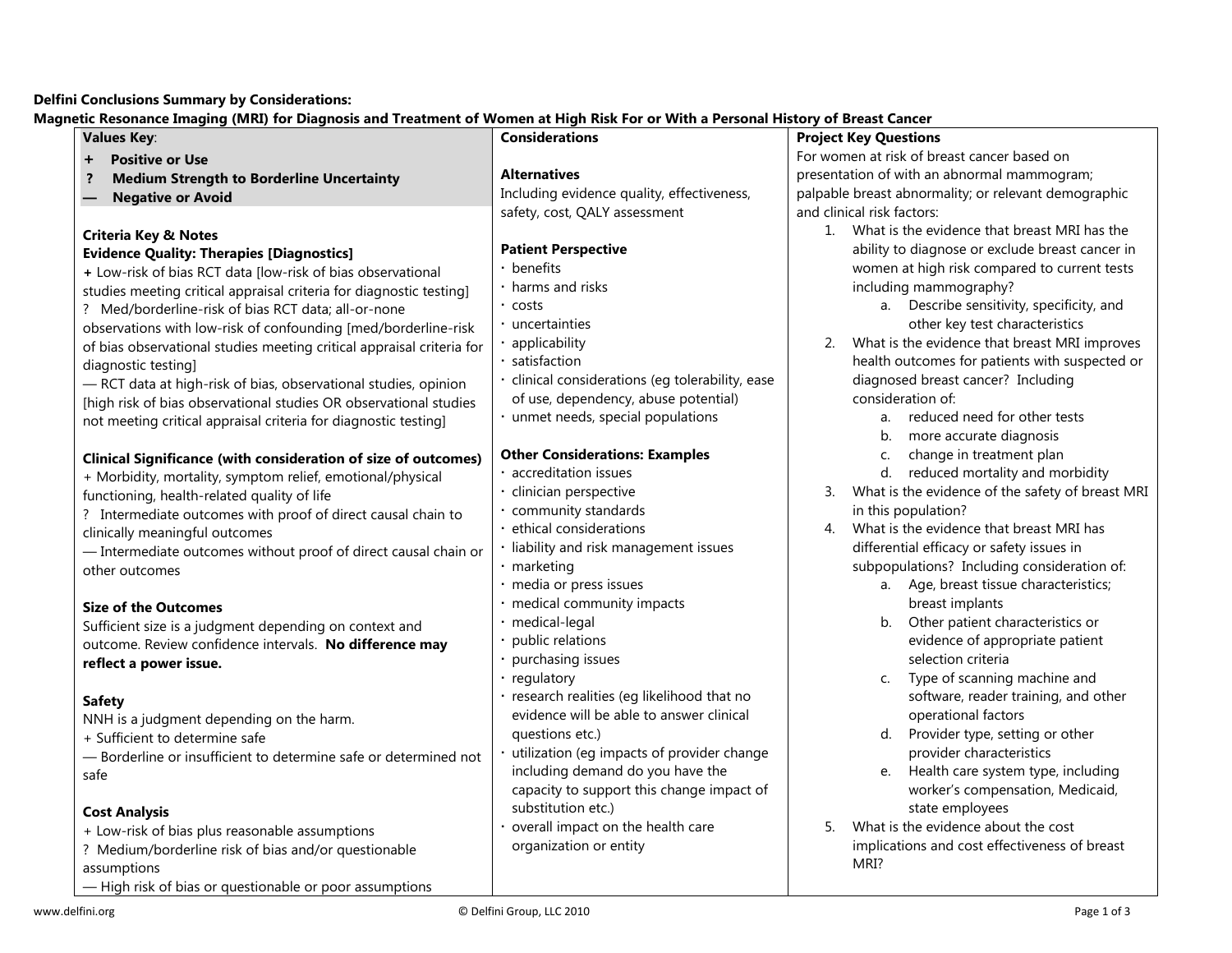| <b>Criteria, Considerations,</b><br><b>Comparisons &amp; Examples to</b><br><b>Inform Decisions &amp; Judgments</b>                          |    | <b>Questions: What is the level</b><br>of confidence that | <b>Outcome</b>                                                                                                                   | Level of<br><b>Confidence</b> | Other<br><b>Considerations</b><br>(eg, clinical<br>significance) | <b>Your Judgment</b><br>"Worksheet" |
|----------------------------------------------------------------------------------------------------------------------------------------------|----|-----------------------------------------------------------|----------------------------------------------------------------------------------------------------------------------------------|-------------------------------|------------------------------------------------------------------|-------------------------------------|
| Likelihood of Outcomes                                                                                                                       | 1. | these outcomes will be                                    | Increased detection of breast cancer                                                                                             | <b>HIGH</b>                   |                                                                  |                                     |
| (See above for considerations for                                                                                                            |    | achieved, realized or                                     | Decreased need for other tests                                                                                                   | <b>LOW</b>                    |                                                                  |                                     |
| Clinical Significance)                                                                                                                       |    | experienced?                                              | Changes in treatment plans (e.g., wider                                                                                          | <b>HIGH</b>                   |                                                                  |                                     |
|                                                                                                                                              |    |                                                           | excisions, more mastectomies, unnecessary<br>mastectomies)                                                                       |                               |                                                                  |                                     |
|                                                                                                                                              |    |                                                           | Decreased re-excision rates                                                                                                      | <b>LOW</b>                    |                                                                  |                                     |
|                                                                                                                                              |    |                                                           | Decreased recurrence rates                                                                                                       | <b>LOW</b>                    |                                                                  |                                     |
|                                                                                                                                              |    |                                                           | Decreased mortality                                                                                                              | <b>LOW</b>                    |                                                                  |                                     |
| Size of the Outcomes                                                                                                                         |    | 2. the estimate is likely to be<br>correct?               | 2-5 additional cancers detected/100 MRIs, but<br>with uncertain benefit in mortality, potential for<br>risk and increase in cost | <b>HIGH</b>                   |                                                                  |                                     |
| Size of the Outcomes                                                                                                                         | 3. | the estimate is likely to be<br>correct?                  | Up to 11 additional benign biopsies/100 MRIs                                                                                     | <b>MEDIUM</b>                 |                                                                  |                                     |
| Safety                                                                                                                                       | 4. | the estimate is correct?                                  | No increase in meaningful adverse<br>psychological outcomes                                                                      | <b>MEDIUM</b>                 |                                                                  |                                     |
|                                                                                                                                              |    |                                                           | No increase in adverse outcomes from<br>radiation                                                                                | <b>HIGH</b>                   |                                                                  |                                     |
| Cost                                                                                                                                         |    | <b>5.</b> the estimate is correct?                        | Increased cost of technology: MRI 10 times the<br>cost of mammography                                                            | <b>HIGH</b>                   |                                                                  |                                     |
| QALY: Evidence Quality for<br>Mortality and Methods Overall<br>[Possibly reasonable QALY<br>judgment: +<\$50K, ? \$50-150k,<br>$-$ > \$150K] | 6. | the estimate is correct?                                  | Cost per QALYs saved: ~\$30,000 to ~\$310,000<br>depending upon risk and assumptions                                             | <b>LOW</b>                    |                                                                  |                                     |
| <b>Alternatives Available</b>                                                                                                                | 7. | the information about<br>alternatives is correct?         | Mammography: lower sensitivity, but fewer<br>false positive biopsies                                                             | <b>HIGH</b>                   |                                                                  |                                     |

| <b>Patient Perspective</b>          | $\sim$ $\sim$<br>MRI<br>. MRI<br>. If goal is assurance that benefits outweigh harms.<br>l is nreterred<br>d detection.<br>'l is not preferred.<br>ncreased - |
|-------------------------------------|---------------------------------------------------------------------------------------------------------------------------------------------------------------|
| l Conclusions Regarding Net Benefit | There is no proof of<br>, and there is potential harm.<br>of net benefit. .                                                                                   |